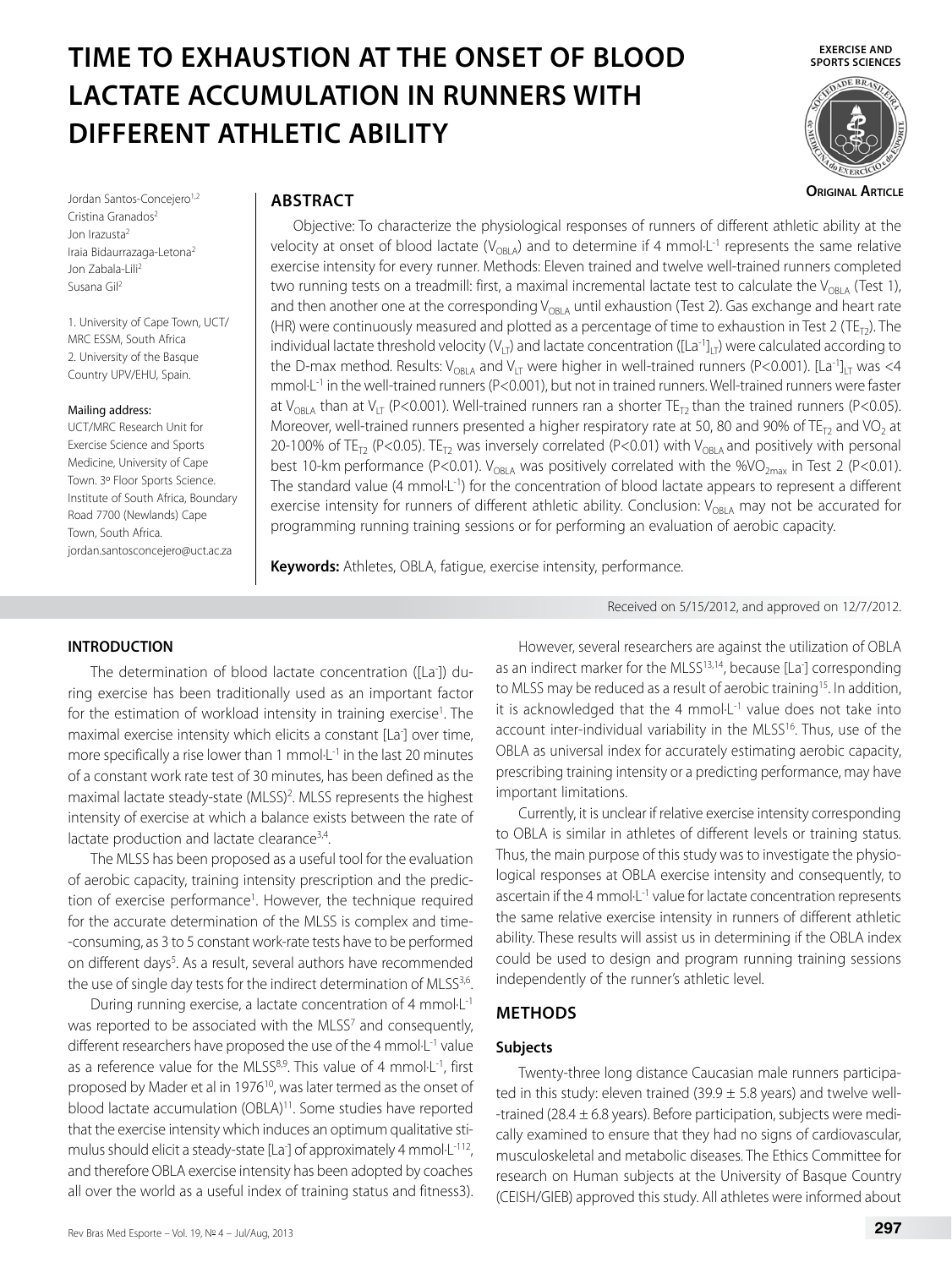all the tests and the possible risks involved and signed a written informed consent prior to testing. For the purpose of this study, athletes were selected according to their recent 10-km personal best time. Inclusion criteria for the trained runners group included a minimum of three days per week of running sessions, current participation in competitions and a 10-km race time between 35-45 minutes. Inclusion criteria in the well-trained athletes group included current participation in international or national level competitions and a 10-km race time below 33.5 minutes.

#### **Procedures**

Anthropometry - Height (cm) and body mass (kg) were measured with the use of a precision stadiometer and balance (Seca, Bonn, Germany), and body mass index (BMI) was calculated. Eight skinfold sites (biceps, triceps, subscapular, supraspinale, abdominal, suprailiac, mid-thigh, and medial calf ) were determined in duplicate with a skinfold caliper (Holtain, Crymych, UK) by the same researcher and the sum of skinfolds was determined. The body fat percentage was calculated for each athlete, as described elsewhere<sup>17</sup>.

All subjects performed two maximal running tests: a peak treadmill lactate test (Test 1) and a constant treadmill  $V_{OBIA}$  test (Test 2) with a break of one week between them. 24 hours prior to testing, athletes were encouraged to be well rested and to abstain from a hard training session and competition. All athletes were familiarized with running on the treadmill.

Peak treadmill lactate test (Test 1) - All subjects completed a maximal effort incremental running test on a treadmill with a 1% gradient (ERGelek EG2, Vitoria-Gasteiz, Spain), starting at 9 km·h-1 without previous warm up. The velocity was increased by 1.5 km·h<sup>-1</sup> every 4 minutes until volitional exhaustion, with 1 minute of recovery between each stage. Verbal encouragement was provided to ensure that a maximal effort was reached. During the test, respiratory rate (RR), ventilatory output (VE), oxygen uptake (VO<sub>2</sub>) and respiratory exchange ratio (RER) were continuously measured using the same calibrated gas analyzer system (Ergocard, Medisoft, Sorinnes, Belgium), which was calibrated before each session according to the instructions of the manufacturers.

Athletes were considered to have attained their maximal ability, and therefore, reached their  $VO_{2max}$ , when three of the following criteria were fulfilled: 1) a plateau in  $VO_2$ ; 2) RER > 1.15; 3) HR within 5 beats $\cdot$ min<sup>-1</sup> of theoretical maximal HR (220-age); 4) lactate concentration  $> 8$  mmol $\cdot$ L<sup>-1</sup>; 5) RPE= 10.

Peak treadmill velocity in km·h<sup>-1</sup> (PTV) was calculated as follows taking every second into account<sup>18</sup>:

PTV= Completed full intensity in  $km \cdot h^{-1}$  + [(seconds at final velocity · 240 seg-1)·1.5 km·h-1]

Immediately after each exercise stage, a 25 μl sample of capillary blood was drawn from the earlobe and analyzed in order to determine the blood lactate concentration (Lactate Pro, Arkray, KDK Corporation, Kyoto, Japan). This system has been validated as an effective analyzer for lactate measurements<sup>19</sup>. The individual lactate threshold (LT) was calculated by the D-max method<sup>20</sup>. The reliability of this method has previously been reported<sup>21</sup>. A third order polynomial regression equation was established on the plasma lactate concentrations versus workloads. The D-max was identified as the point on the polynomial regression curve that yielded the maximal distance to the straight line formed by the two end data points<sup>21</sup>.

Constant treadmill  $V_{ORA}$  test (Test 2) - This test involved running on a treadmill at the individual's velocity corresponding to a lactate concentration of 4 mmol $L^{-1}$  ( $V_{ORIA}$ ) until volitional exhaustion with a 1% gradient.  $V_{ORLA}$  was calculated by interpolation, expressing the collected blood lactate data of each subject in Test 1 as a function of running velocity. A quadratic equation was used to perform the regression of the [La- ] and velocity. During the test, HR and gas exchange were continuously measured and plotted as 10-100% of time to exhaustion (TE<sub>T2</sub>) as suggested by Pires et al.<sup>22</sup>. Lactate concentration was sampled immediately ( $[La]_{finalT2}$ ) and 3 minutes ([La- ]3minT2) after the test.

#### **Statistics**

All values are expressed as mean ± standard deviation (SD) and the statistical analyses of data were performed using the Statistical Package for the Social Sciences 15.0 software package (StatSoft, USA). Data were screened for normality of distribution and homogeneity of variances using a Shapiro-Wilk normality test and a Levene test respectively. An independent Student t-test for the comparison of the means of both groups was utilized. In cases in which variables were not normal, a Mann-Whitney U-test was utilized. Relationships between variables were evaluated by using linear regressions and Pearson and Spearman correlation analyses. Significance for all analyses was set at P<0.05.

## **RESULTS**

Anthropometric characteristics and maximal treadmill test results in trained and well-trained runners are listed in Table 1. Well- -trained runners were younger and faster according to their best 10 km time than trained runners (P<0.001). There were no differences in height between the two groups. However, well-trained runners were lighter, and presented lower values of BMI, sum of skinfolds and %BF than trained runners (P<0.01-0.05). Well-trained runners achieved a higher PTV during Test 1 (table 1, P<0.001). Nevertheless, there were no significant differences in any maximum physiological parameter, such as  $VO<sub>2</sub>$  (absolute and relative to body mass), HR, RER or [La<sup>-</sup>] between both groups.

 $V_{OBIA}$  and the velocity at the lactate threshold ( $V_{LT}$ ) were faster in the well-trained runners when compared to the trained runners (P<0.001) (table 2). Further, the blood lactate concentration at the lactate threshold ( $\text{[La]}_{\text{LI}}$ ) was lower in the well-trained runners (P<0.001).  $V_{OBIA}$  was faster than  $V_{LT}$  in the well-trained runners (P<0.001), but not in the trained runners. Similarly,  $\left[La\right]_{LT}$  was  $\leq$ 4mmol $\cdot$ L<sup>-1</sup> in the well-trained runners (P $\leq$ 0.001), but not in the trained runners.

TE<sub>T2</sub> was 46.8% shorter (P<0.05) in the well-trained runners than in the trained runners (table 3). However, there were no significant differences in %VO<sub>2max,</sub> %PTV, [La<sup>-</sup>]<sub>finalT2,</sub> [La<sup>-</sup>]<sub>3minT2</sub> between both groups (although the values were higher in well-trained runners), neither in distance covered in Test 2.

During Test 2, well-trained runners showed a statistically higher VO<sub>2</sub> (ml·kg<sup>-1</sup>·min<sup>-1</sup>) at 20 to 100% of the  $TE_{T2}$ , and a higher respiratory rate (RR) at 50, 80 and 90% of the  $TE_{T2}$  than trained runners (P<0.05, figure 1). There were no statistically significant differences in the physiological responses of volume ventilation (VE), carbon dioxide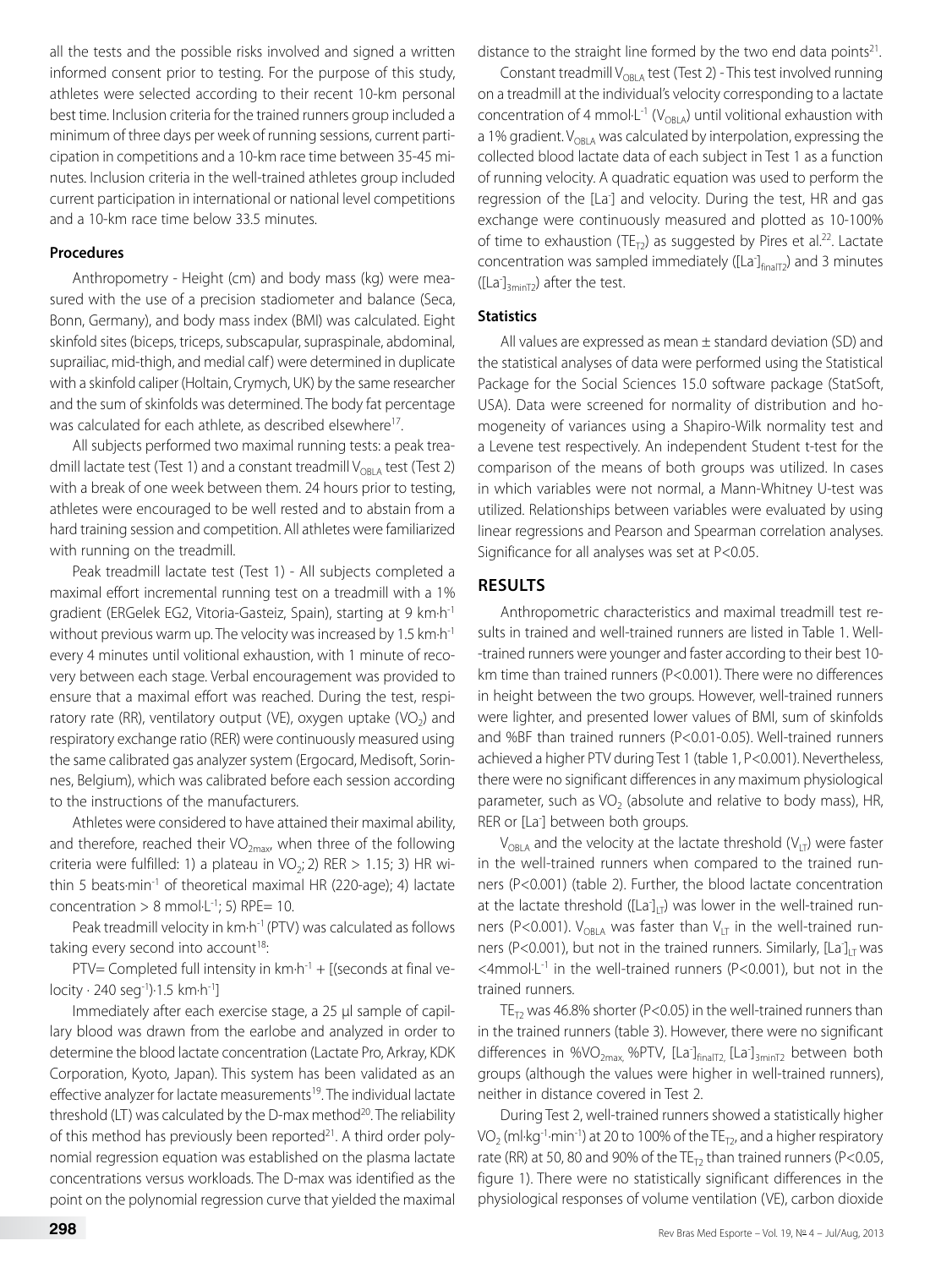|                                                              | <b>Trained</b> | <b>Well-trained</b> |
|--------------------------------------------------------------|----------------|---------------------|
|                                                              | $(n = 11)$     | $(n = 12)$          |
| Age (years)                                                  | 39.9 (5.8)     | $28.4(6.8)$ ***     |
| 10-km time (min)                                             | 39.1 (3.0)     | $31.8(1.2)$ ***     |
| Height (cm)                                                  | 176.4(7.1)     | 177.2(5.1)          |
| Mass (kg)                                                    | 70.3 (7.1)     | 64.9 $(4.0)^{*}$    |
| BMI                                                          | 22.6 (1.8)     | $20.7(1.5)^{*}$     |
| $\Sigma$ 8 skinfold (mm)                                     | 72.3 (23.2)    | 46.6 (12.6)**       |
| %BF                                                          | 12.2(2.5)      | $9.5(0.9)$ **       |
| $PTV$ (km $\cdot h^{-1}$ )                                   | 16.5(1.5)      | $20.6(1.1)$ ***     |
| $VO2max$ (L-min <sup>-1</sup> )                              | 4.2(0.4)       | 4.1(0.4)            |
| VO <sub>2max</sub> (mL·kg <sup>-1</sup> ·min <sup>-1</sup> ) | 59.4 (7.2)     | 63.2(4.3)           |
| $HR_{max}$ (beats-min-1)                                     | 180.6 (11.2)   | 186.7 (5.8)         |
| $RER_{max}$                                                  | 1.19(0.08)     | 1.20(0.06)          |
| $[La-]_{final\ T1}$ (mmol $\cdot$ L <sup>-1</sup> )          | 9.0(1.7)       | 8.5(1.7)            |
| $[La-]_{3minT1}$ (mmol $\cdot$ L <sup>-1</sup> )             | 9.5(1.3)       | 9.6(1.8)            |

Table 1. Anthropometric characteristics and indicators of performance and exertion in the maximal treadmill test (Test 1) results for trained and well-trained runners.

**Table 2.**  $V_{OBLA}$ ,  $V_{LT}$  and  $[La]_{LT}$  in trained and well-trained runners.

|                | Trained (n=11) |                 |                       | Well-trained (n=12) |                     |                        |                              |
|----------------|----------------|-----------------|-----------------------|---------------------|---------------------|------------------------|------------------------------|
| Subjects       | <b>VOBLA</b>   | V <sub>LT</sub> | $[La^{\dagger}]_{LT}$ | Subjects            | $V_{OBLA}$          | V <sub>LT</sub>        | $[La^{\cdot}]_{LT}$          |
| T1             | 13.9           | 14.0            | 4.1                   | WT1                 | 17.0                | 16.1                   | 2.7                          |
| T <sub>2</sub> | 10.8           | 12.5            | 6.4                   | WT2                 | 17.7                | 17.0                   | 2.5                          |
| T <sub>3</sub> | 10.5           | 12.4            | 5.5                   | WT3                 | 19.1                | 18.1                   | 2.9                          |
| <b>T4</b>      | 14.7           | 14.3            | 3.4                   | WT4                 | 19.0                | 18.5                   | 3.1                          |
| T <sub>5</sub> | 14.6           | 13.7            | 3.0                   | WT5                 | 17.8                | 17.7                   | 3.5                          |
| T <sub>6</sub> | 15.9           | 15.0            | 2.7                   | WT6                 | 18.9                | 18.2                   | 3.0                          |
| T7             | 13.0           | 13.5            | 4.4                   | WT7                 | 18.1                | 17.8                   | 3.1                          |
| T <sub>8</sub> | 13.5           | 13.4            | 3.9                   | WT8                 | 16.3                | 16.0                   | 3.7                          |
| T <sub>9</sub> | 15.0           | 14.5            | 3.4                   | WT9                 | 17.5                | 17.0                   | 3.4                          |
| T10            | 15.4           | 16.0            | 4.4                   | <b>WT10</b>         | 19.8                | 19.5                   | 3.4                          |
| T11            | 16.1           | 16.0            | 3.9                   | WT11                | 16.2                | 16.0                   | 3.7                          |
|                |                |                 |                       | WT12                | 15.0                | 15.0                   | 4.0                          |
| Mean<br>(SD)   | 13.9<br>(1.9)  | 14.1<br>(1.2)   | 4.1<br>(1.1)          |                     | 17.7<br>$(1.4)$ *** | 17.2<br>$(1.3)$ ***††† | 3.3<br>$(0.4)$ <sup>**</sup> |

n, number of subjects; BMI, Body Mass Index, ∑ 8 skinfold, (biceps, triceps, subscapular, supraspinale, abdominal, suprailiac, mid-thigh, and medial calf); %BF, percentage of body fat; PTV, peak treadmill velocity; VO<sub>2max</sub>, maximum<br>oxygen uptake rate; HR<sub>max</sub>, maximum heart rate; RER<sub>max</sub>, maximum respiratory exchange ratio; [La<sup>-</sup>]<sub>f</sub> concentration in Test 1; [La<sup>-</sup>]<sub>sminT</sub>, lactate concentration 3 minutes after Test 1. Values are means (SD). Statistically<br>significant differences with respect to trained runners are indicated as \*P<0.05; \*\*P<0.01; \*\*\*P<0

production (VCO<sub>2</sub>), percentage of maximum heart rate (%HR<sub>max</sub>) or RER during the  $V_{OBLA}$ . The overall trend was a physiological steady state in the last half of the Test 2.

The individual values of the  $TE_{T2}$  correlated negatively with the individual V<sub>OBLA</sub> values (r=0.719, P<0.001, n=23) (figure 2A), as well as positively with the individual best 10-km race time values (r=0.536, P<0.01, n=23) (figure 2B). Further,  $V_{OBLA}$  correlated positively with %VO<sub>2max</sub> in Test 2 (r=0.604, P<0.001, n=23) (figure 3).

# **DISCUSSION**

This is the first study to compare the physiological responses (measured as a function of % time to exhaustion) at  $V_{\text{ORIA}}$ , in order to ascertain if a 4 mmol $L^{-1}$  lactate concentration represents the same relative exercise intensity for runners of different athletic ability.

Time to exhaustion is considered a good indicator of the relative exercise intensity<sup>22</sup>. An important finding of this study is that the time to exhaustion at the velocity corresponding to 4 mmol·L-1 lactate concentration (TE<sub>T2</sub>) was shorter in well-trained runners compared to trained runners. This result, together with the negative correlation between TE<sub>T2</sub> and the V<sub>OBLA</sub>, and the positive correlation between  $TE_{T2}$  and the 10-km race time, suggests that the

*n*, number of subjects; V<sub>OBLA</sub>, velocity corresponding to the Onset of Blood lactate accumulation (km·h<sup>-1</sup>); V<sub>LT</sub>,<br>velocity corresponding to the lactate threshold (km·h<sup>-1</sup>), [La<sup>-</sup>]<sub>LT</sub>, lactate concentration at lact Statistically significant differences with respect to trained runners are indicated as \*P<0.05; \*\*\*P<0.001. Statistically<br>significant differences with respect to V<sub>o8LA</sub> are indicated as †††P<0.001. Statistically significa respect to 4 mmol•L-1 *lactate concentration are indicated as ‡P<0.05.*

Table 3.  $V_{ORA}$  velocity test (Test 2) results in trained and well-trained runners.

|                                                                   | <b>Trained</b> | <b>Well-trained</b> |  |  |
|-------------------------------------------------------------------|----------------|---------------------|--|--|
|                                                                   | $(n = 11)$     | $(n = 12)$          |  |  |
| $\%VO_{2max}$ (%)                                                 | 84.4 (9.6)     | 90.0(7.2)           |  |  |
| %PTV                                                              | 84.0 (5.3)     | 85.8 (3.5)          |  |  |
| $TE_T$ , (min)                                                    | 32.6 (10.9)    | $22.2(6.6)$ *       |  |  |
| Distance (km)                                                     | 7.4(2.2)       | 6.4(1.7)            |  |  |
| $[La^{\dagger}]_{\text{final}T2}$ (mmol $\cdot$ L <sup>-1</sup> ) | 5.8(2.0)       | 7.1(1.5)            |  |  |
| $[La]_{3minT}$ (mmol $\cdot$ L <sup>-1</sup> )                    | 5.6(2.3)       | 7.0(1.9)            |  |  |

*n*, number of subjects; V<sub>OBLA</sub>, velocity corresponding at the Onset of Blood lactate accumulation; %VO<sub>2max</sub>, percentage of the maximum oxygen uptake, %PTV, percentage of the peak treadmill velocity; TE<sub>r.7</sub>, time to exhaustion<br>at the end of Test 2; [La]<sub>inali</sub>r, blood lactate concentration at the end of the Test 2; [La]<sub>smin7x</sub> blood l trained runners are indicated as \*P<0.05.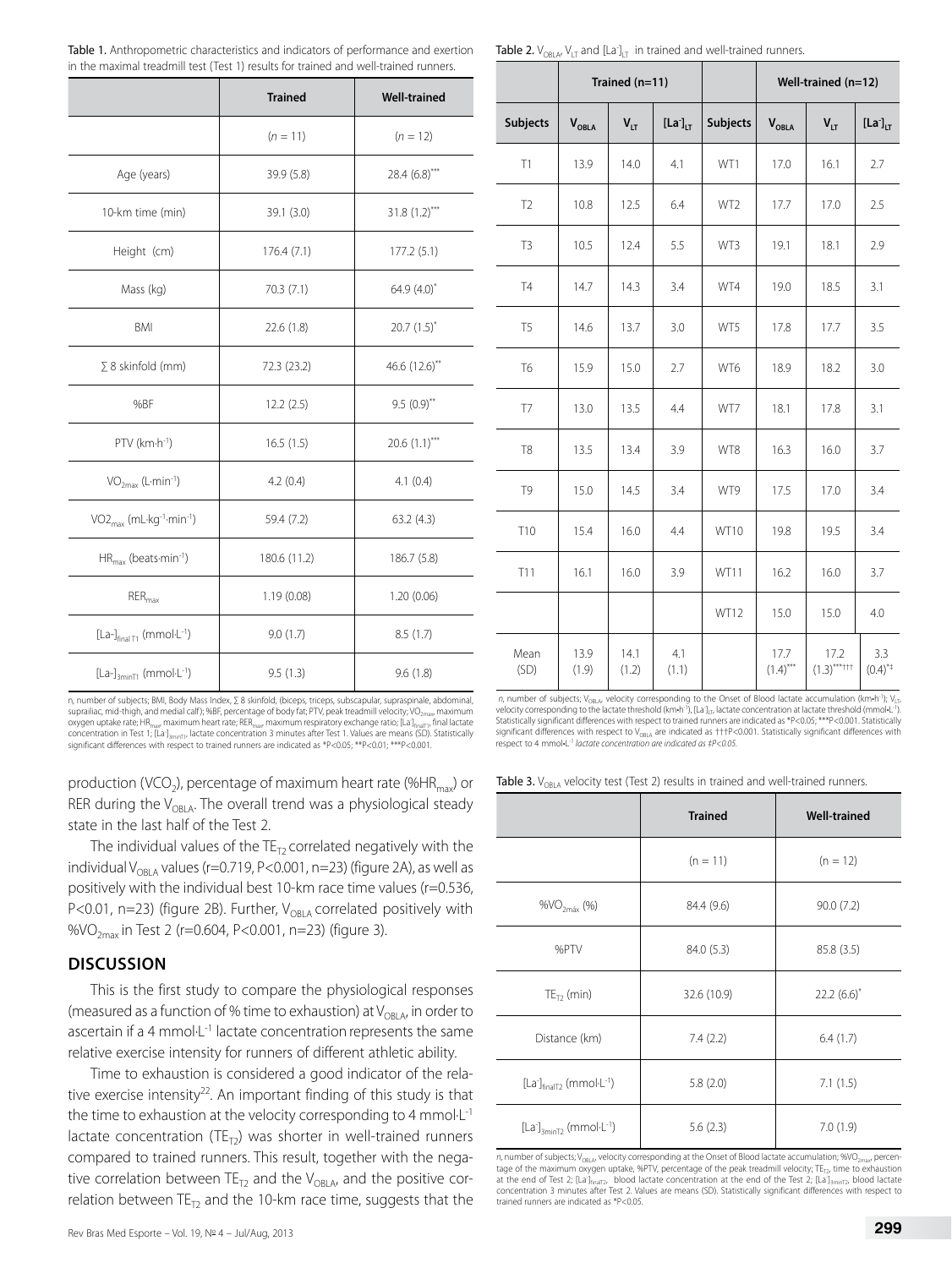

Figure 1. Physiological parameter responses in trained and well-trained runners during the VOBLA test according to time to exhaustion. VE, volume ventilation (A); VO<sub>2</sub>, oxygen uptake (B); VCO<sub>2</sub>, carbon dioxide production (C); RER, respiratory exchange ratio (D); %HR<sub>max</sub>, percentage of maximum heart rate (E); RR, respiratory rate (F). Statistically significant differences with respect to trained runners are indicated as \*P<0.05.

athletic level of the runners is a determinant factor for the exercise duration at the velocity corresponding to a lactate concentration of 4 mmol $L^{-1}$ . This idea is corroborated by the finding that VO<sub>2</sub> (ml·kg<sup>-1</sup>·min<sup>-1</sup>) and respiratory rate (RR) values during the  $V_{ORIA}$  test were higher for well-trained runners at certain points. Respiratory responses are related to the exercise intensity<sup>23</sup>, so these results suggest that, although at a consistent  $V_{OBLA}$ , the intensity of workload was greater in the well-trained runners.

The key to understanding why the higher level athletes experienced a shorter  $TE_{T2}$  during Test 2 may be explained by differences in the  $V_{LT}$  and  $[La]_{LT}$  between the trained and the well-trained runners. V<sub>OBLA</sub> was close to the V<sub>LT</sub> in trained runners, whereas V<sub>LT</sub>

was faster in the well-trained runners. Similarly, the  $\left[\text{La}\right]_{\text{LT}}$  was not different to OBLA in trained runners and was lower than OBLA in the well-trained runners. These results indicate that  $V_{OBLA}$  does not represent the same relative exercise intensity in runners of different athletic ability and that the time to exhaustion at a running velocity corresponding to a lactate concentration of 4 mmol·L-1 appears to be influenced by the athletic conditioning of the runners.

This statement is further supported by the positive correlation between %VO<sub>2max</sub> in Test 2 and V<sub>OBLA</sub>. These results suggest that athletes of a higher athletic level (athletes with a higher  $V_{ORLA}$ ) ran at a higher %VO<sub>2max</sub> during Test 2. This finding may imply that the athletic level of the runners is a factor that influences the relative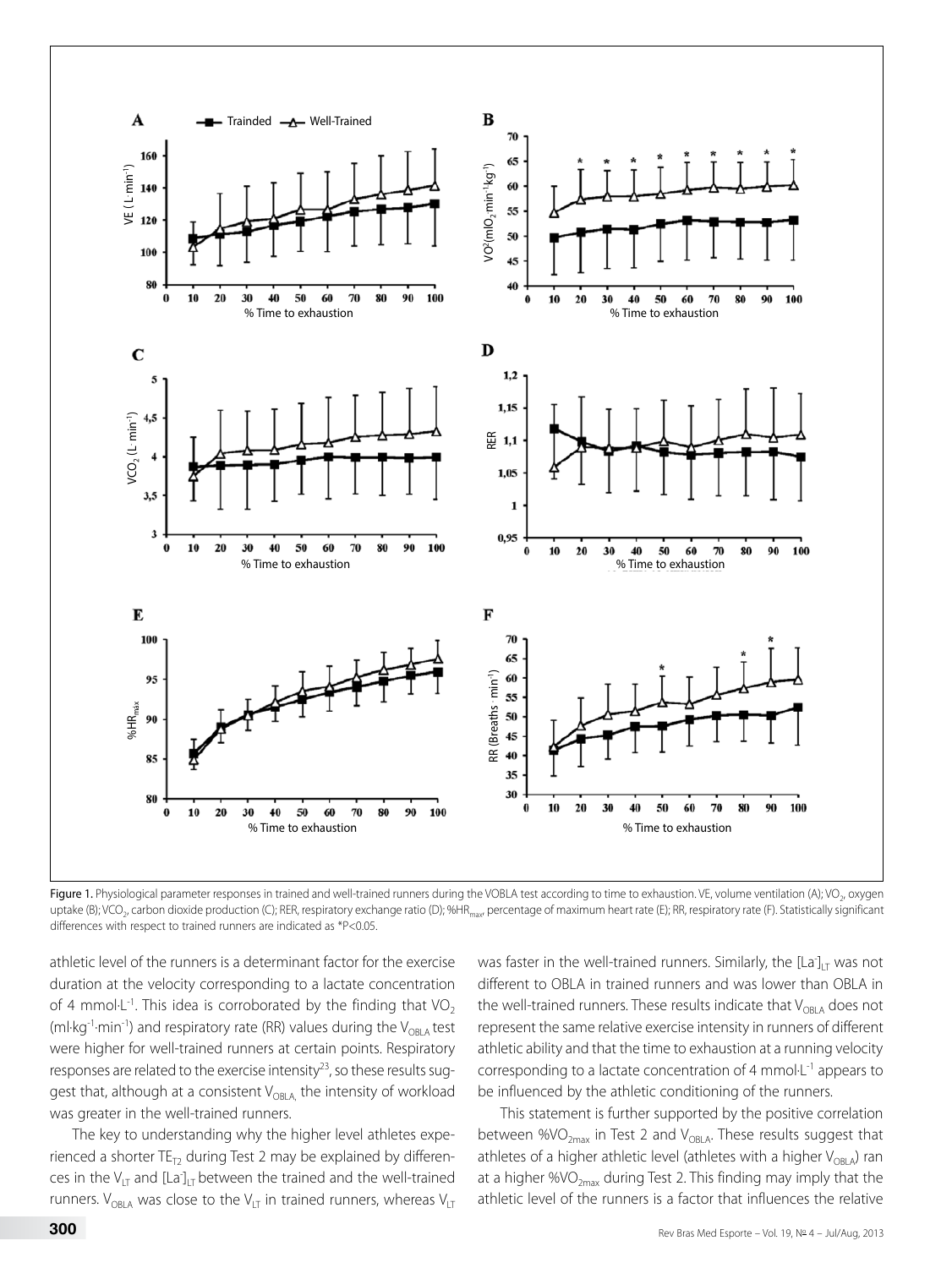

Figure 2. Significant relationships between time to exhaustion in Test 2 and the velocity corresponding to onset of blood lactate accumulation (VOBLA) (A) and running performance according to the best 10-km time (B) in trained and well-trained runners.

intensity corresponding to 4 mmol $L^{-1}$  lactate concentration. Although, the athletes were exercising at a speed set to maintain 4 mmol $\cdot$ L<sup>-1</sup> blood lactate concentration, %VO<sub>2max</sub> differed between athletes. Thus, suggesting the athletes exercised at different relative intensities during Test 2.

Currently, it is known that during prolonged exercise at intensities eliciting the MLSS, glycolytic muscle fibers are producing and releasing lactate<sup>24</sup> into the blood for oxidation by distant tissues as well as conversion to glucose and glycogen, while some lactate may diffuse to adjacent oxidative muscle fibers to be oxidized<sup>25</sup>. Lactate exchange is a dynamic process with simultaneous muscle uptake and release at rest and during exercise<sup>26</sup>. Consequently, lactate values measured in blood are not necessarily indicative of the levels of lactate produced in active muscles. In fact, well-trained runners are likely to have an enhanced lactate clearance capacity $27$ . Thus, the 4 mmol·L-1 blood lactate concentration may be associated with higher relative exercise intensity in this group of athletes.

During exercise performed at  $V_{ORIA}$  volitional exhaustion occurred

#### **REFERENCES**

- 1. Billat VL, Sirvent P, Py G, Koralsztein JP, Mercier J. The concept of maximal lactate steady state: a bridge between biochemistry, physiology and sport science. Sports Med. 2003;33:407-26.
- 2. Beneke R. Maximal lactate steady state concentration (MLSS): experimental and modelling approaches. Eur J Appl Physiol 2003;88:361-9.
- 3. Chicharro JL, Carvajal A, Pardo J, Pérez M, Lucía A. Physiological parameters determined at OBLA vs. a fixed heart rate of 175 beats x min-1 in an incremental test performed by amateur and professional cyclists. Jpn J Physiol 1999;49:63-9.



 $\blacksquare$  Trained runners  $\bigwedge$  Well-trained runners

110

whilst there was evidence for physiological reserve capacity. Thus, exercise termination at  $V_{OBLA}$  may be induced by an integrative homoeostatic control of the central and peripheral physiological system. This is to specifically ensure the maintenance of homeostasis and not a result of the failure of the body to perform work, as proposed by the Central Governor Model<sup>28</sup>.

In summary, the present study suggests that  $V_{\rm ORIA}$  does not represent the same relative exercise intensity in runners of different competitive level, possibly due to differences in lactate kinetics. Our results demonstrate that the time to exhaustion which is a good indicator of the relative exercise intensity, is closely related to the level of the athletes when running at  $V_{ORIA}$ . Thus, we conclude that this index should not be recommended for programming training sessions, performing an aerobic capacity evaluation or comparing runners of different athletic ability and conditioning.

## **ACKNOWLEDGEMENTS**

This study has been partially supported by the Department of Physical Education and Sport, of the Faculty of Physical Activity and Sport, University of the Basque Country (UPV/EHU). J.S.C. is supported by a predoctoral fellowship from the Basque Government (ref. BFI08.51).

All authors have declared there is not any potential conflict of interests concerning this article.

- 4. Mader A, Heck, H. A theory of the metabolic origin of "anaerobic threshold". Int J Sports Med 1986;7:45-65.
- 5. Beneke R. Anaerobic threshold, individual anaerobic threshold, and maximal lactate steady state in rowing. Med Sci Sports Exerc 1995;27:863-7.
- 6. Figueira TR, Caputo F, Pelarigo JG, Denadai BS. Influence of exercise mode and maximal lactate- -steady-state concentration on the validity of OBLA to predict maximal lactate-steady-state in active individuals. J Sci Med Sport 2008;11:280-6.